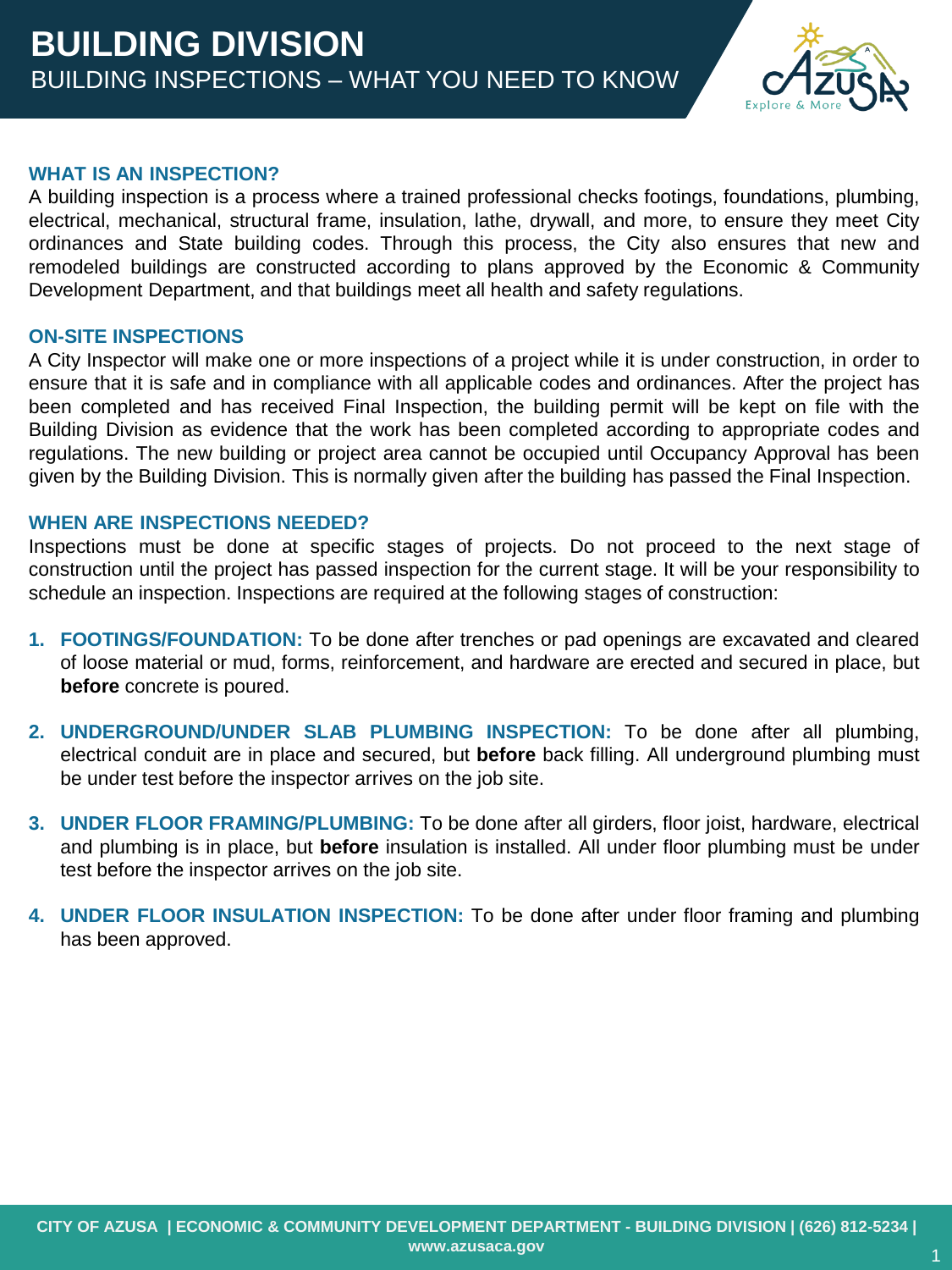

- **5. FLOOR NAILING:** To be done after all of the above systems have been approved, but **before** walls are framed and raised on floor.
- **6. ROOF DECK INSPECTION:** To be done after all walls, ceilings joists, rafters, shear walls and roof sheathing is in place but **before** any roofing material is placed on the roof.
- **7. SHEAR WALL INSPECTION:** To be completed prior to the installation of building paper and windows.
- **8. ROUGH FRAMING INSPECTION:** To be done after the structure is weather proofed. Roofing, exterior paper and windows must be in place. All plumbing, electrical and mechanical systems must be in place and all structural framing components must be completed and installed according to the approved plan.
- **9. INSULATION INSPECTION:** Insulation is not to be installed until the rough framing inspection has been approved. Insulation shall be installed in accordance with the approved plans and the approved Title 24 energy calculations. Exterior joints around windows, doors, and wall sole plates must be sealed. Openings for electrical plumbing and gas lines that penetrate the walls, floors and ceilings must be sealed.
- **10. LATH/DRYWALL INSPECTION:** To be done after the installation of the exterior lathe and interior drywall is complete and **before** tape, mud or plaster is applied.
- **11. GAS TEST INPECTION:** To be done after stucco/drywall is complete and all cabinets are installed. The gas line **must** be pressurized with 15 lbs of air and using a gauge with 1/10 lbs increments or less.

#### **FINAL INSPECTIONS**

Final electrical, plumbing, mechanical, fire suppression, and alarm inspections will be done **after** all such systems are complete, but **before** the Final Building Inspection and before occupancy of the premises. The Final Building Inspection is done only after the project has passed all other required inspections. The project cannot be occupied until Occupancy Approval has been given.

#### **OTHER INSPECTIONS**

Other inspections may be required on particular jobs. These will be indicated on the approved plans and specifications, or the permit holder will be told of the need for them by the Building Inspector.

## **OCCUPANCY APPROVAL**

No building or structure may be occupied until approval is granted by the Building Division. On new buildings, a certificate of occupancy will be issued when it is determined that the building or structure complies with all code provisions.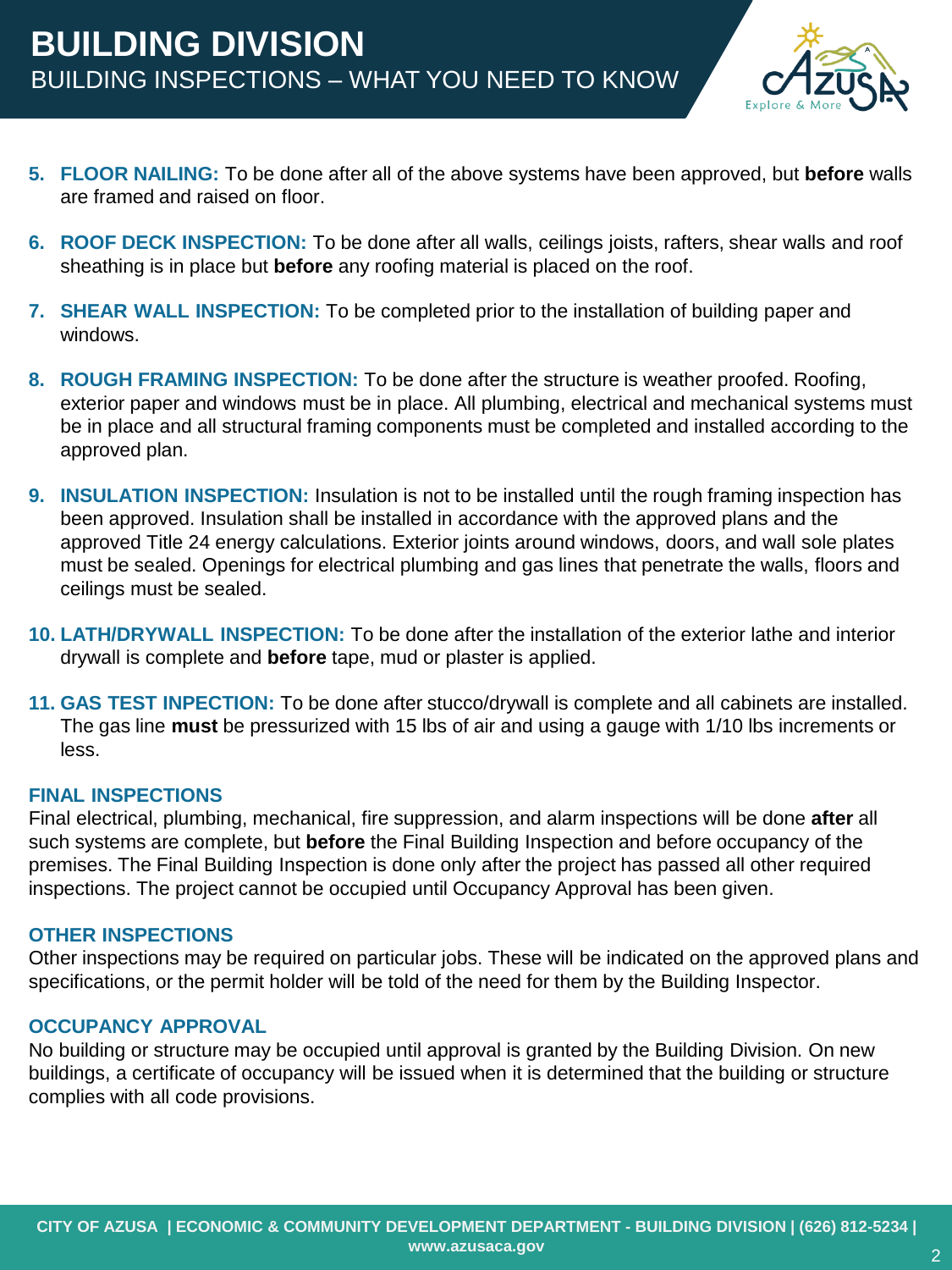

## **HOW TO REQUEST AN INSPECTION**

When a stage of the construction project is ready for inspection, the contractor or person responsible for the work to be inspected can call (626) 812-5223. If you are requested to leave a message; please clearly leave your contact information and the inspection type. A staff member will return your call. Have the job card ready in order to give the following information to Building Division staff:

- Permit Number
- Type of Inspection Requested
- Your Name and Phone Number
- Job Address Where Inspection is Desired

# **ADVANCED NOTICE**

At least **24 hours** advanced notice is necessary to schedule an inspection. Although requests will be accommodated as best as possible, high demand may result in inspections not being able to be scheduled until a day or so later. Although the City has a 4 day work week; a Friday inspection **may** be available with advance approval and additional fee.

# **HOW MUCH DO INSPECTIONS COST?**

The cost of building inspections are included in the Permit Fees you have paid. However, re- inspection fees may apply if an inspection call is made, but the work is not ready for inspection, or required corrections have not been completed. In addition, re-inspection fees may be charged if the approved plans are not available, or the inspector cannot gain access to the site to perform the inspection.

## **HELPFUL HINTS**

- 1. Plan your project carefully. It is important that you discuss your project with the City's Planning Staff during the concept stage.
- 2. Create a complete list of needed materials to purchase for your project. Check the items on your list match the materials specified on the plans.
- 3. Obtain timely inspections throughout construction.
- 4. Obtain Final Inspection from the Building Division.
- 5. Obtain an Occupancy Approval where appropriate.
- 6. Retain final permits and approved drawings for future reference